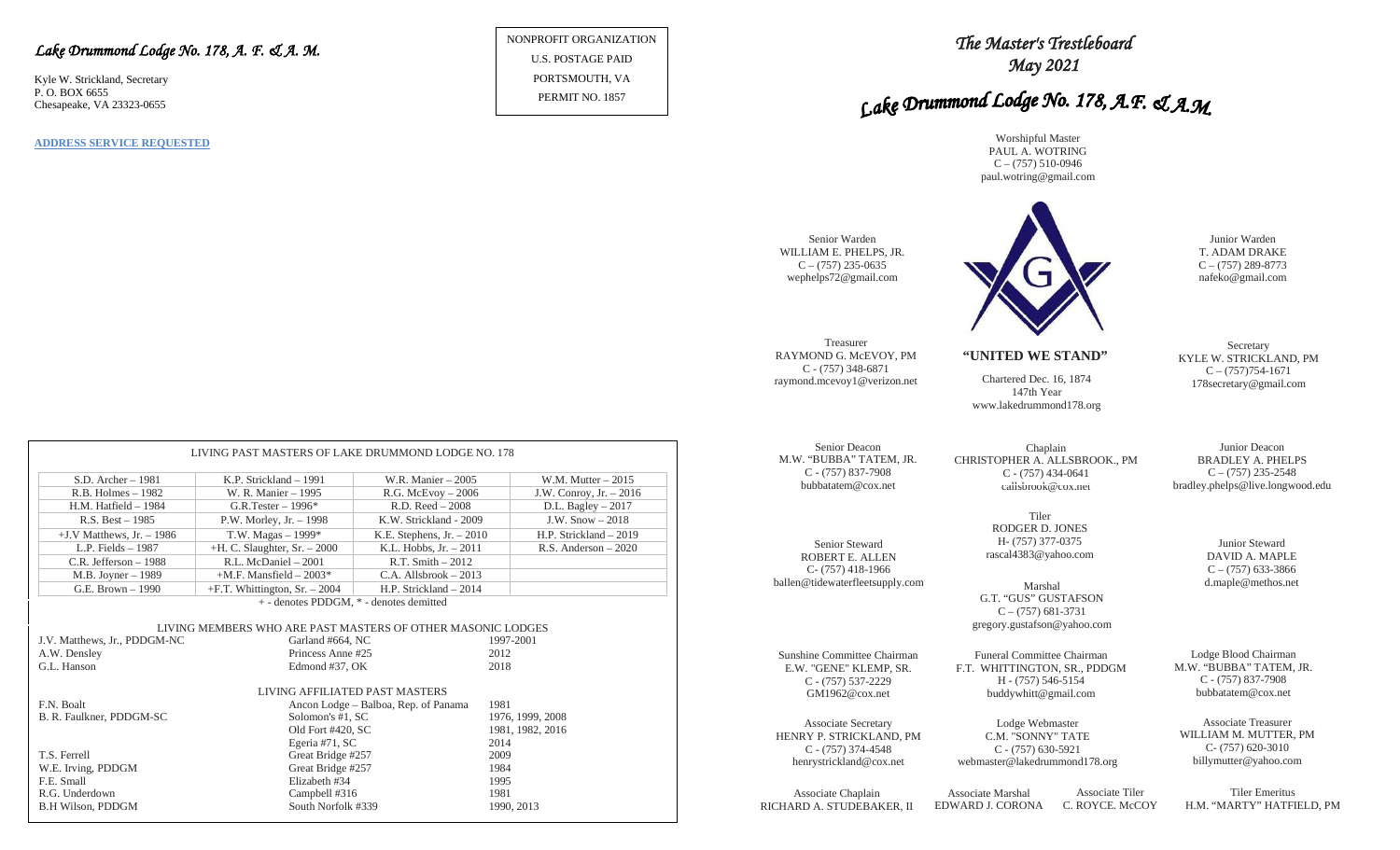### **Master's Message**

#### **Right Worshipful Sirs, Worshipful Sirs, and Brethren all,**

Have you ever been asked, 'What is Masonic labor?' As we head into the month of May we look toward a time of sunshine and of being outdoors. We are planting our gardens and are laboring in our yards. This labor is in addition to our jobs or occupations, this is a labor of love. It is not something that we have to do, it's something that we want to do and that we look forward to doing. Such is the case with Masonic labor. Masonic labor is truly a labor of love, one that we choose to do. As we travel through our day, let us be reminded of the twenty-four-inch gauge. This valuable instrument helps us organize our day and allows us time for Masonic labor if we so choose to do it. As Masons we have obligated ourselves to be held to higher standards, we value friendship, morality, and brotherly love. We belong to a voluntary family and have solemnly vowed to help one another. This is only a small portion of Masonic labor. If this is all that we consider then it is like starting a springtime garden without finishing it. We have plowed our fields, as we prepare for the garden; much like as we prepared ourselves to become Masons. Then we toiled in the fields to make the rows ready to receive our plants and seeds. This is like learning our obligations and developing our bonds of friendship and brotherly love. We plant our garden much like we began our journey into Freemasonry, with excitement and anticipation. While this is part of the process, it is not the only part we need to attend to. Just as we must water and care for our gardens on a daily basis, it is extremely important that we tend to and care for our Brethren. Never should we lose sight of what our commitments are to each other. While it can be time consuming to tend to our gardens, the fruits of our labor far exceed the work put into it. The same can be said with tending our Masonic relationships. Please remember to call a Brother that you have not seen in a while, try to reach out to a member that is sick or distressed, and be kind to one another. Let us be the example of what Masonry should be.

Sincerely and Fraternally,

 *Paul A. Wotring* **Worshipful Master**

### **Getting to know our 2021 Senior Deacon**

Brother Marshall Worth "Bubba" Tatem is a native of Hampton Roads and brings with him the spirit of the past and hope for the future. He is always willing to help out either at the Lodge or for a Brother in need. Bro. Tatem is an asset to any organization or group that he belongs to. He always has a smile on his face and a kind word of encouragement. He was initiated as an EA on May18, 2017, passed to a Fellowcraft on August 3, 2017, and raised to Master Mason on August17, 2017. He loves to go over ritual work and wants to learn as much as he can about the craft. He is a perfectionist, and regularly seeks out counsel and instruction to improve himself.

### **Getting to know our 2021 Junior Deacon**

Brother Bradley Aaron Phelps is a Deep Creek native. He graduated from Deep Creek High school in 2016 before attending and graduating from Longwood University in Farmville, VA in 2020. Bro. Phelps was initiated as an EA July 18, 2018, was passed to a Fellowcraft on August 10, 2018 and was raised to Master Mason on August 16, 2018. He is a 3<sup>rd</sup> Generation member of Lake Drummond Lodge, following his father's and Grandfather's lead. He is a fast learner, hard worker, and enjoys helping others. Since becoming a Master Mason, he has strived to learn as much about Masonry as he can. He has been a wonderful addition to our Lodge, as well as our line of Officers.

### **Moment of Light from Wor. Chris Allsbrook** "Ruth and Boaz at the threshing floor"

Then Naomi her mother-in-law said to her, "My daughter, should I not seek rest for you, that it may be well with you? Is not Boaz our relative, with whose young women you were? See, he is winnowing barley tonight at the threshing floor. Wash therefore and anoint yourself and put on your cloak and go down to the threshing floor, but do not make yourself known to the man until he has finished eating and drinking. But when he lies down, observe the place where he lies. Then go and uncover his feet and lie down, and he will tell you what to do." And she replied, "All that you say I will do." So, she went down to the threshing floor and did just as her mother-in-law had commanded her. And when Boaz had eaten and drunk, and his heart was merry, he went to lie down at the end of the heap of grain. Then she came softly and uncovered his feet and lay down. At midnight the man was startled and turned over, and behold, a woman lay at his feet! He said, "Who are you?" And she answered, "I am Ruth, your servant. Spread your wings over your servant, for you are a redeemer." And he said, "May you be blessed by the Lord, my daughter. You have made this last kindness greater than the first in that you have not gone after young men, whether poor or rich. And now, my daughter, do not fear. I will do for you all that you ask, for all my fellow townsmen know that you are a worthy woman. And now it is true that I am a redeemer. Yet there is a redeemer nearer than I. Remain tonight, and in the morning, if he will redeem you, good; let him do it. But if he is not willing to redeem you, then, as the Lord lives, I will redeem you. Lie down until the morning." So, she lay at his feet until the morning, but arose before one could recognize another. And he said, "Let it not be known that the woman came to the threshing floor." And he said, "Bring the garment you are wearing and hold it out." So, she held it, and he measured out six measures of barley and put it on her. Then she went into the city. And when she came to her mother-in-law, she said, "How did you fare, my daughter?" Then she told her all that the man had done for her, saying, "These six measures of barley he gave to me, for he said to me, 'You must not go back empty-handed to your mother-in-law.'" She replied, "Wait, my daughter, until you learn how the matter turns out, for the man will not rest but will settle the matter today." Ruth 3:1-18 ESV

### **NOTICE**

The Board of Trustees has unanimously approved the following Appendant Bodies to meet at Lake Drummond Lodge: Portsmouth Scottish Rite, Mount Horeb Royal Arch Chapter No. 11, and Portsmouth Commandery No 5. The following resolution will be presented and voted on at our May 13 Stated Communication.

That with recommendation from the Board of Trustees (BOT) the following Masonic bodies be allowed to meet at Lake Drummond Lodge No. 178 for the mutually agreed upon Temple maintenance fee as follows:

Portsmouth Scottish Rite Bodies – once monthly on the first Monday of every month, and/or as requested with the Worshipful Master's approval.

Mount Horeb RAC No. 11 - once monthly on the third Wednesday of every month, and/or as requested with the Worshipful Master's approval.

Portsmouth Commandery No. 5, KT - once monthly on the third Monday of every month, and/or as requested with the Worshipful Master's approval.

**If you have any questions please contact the Secretary, or Chairman of the Board of Trustees.**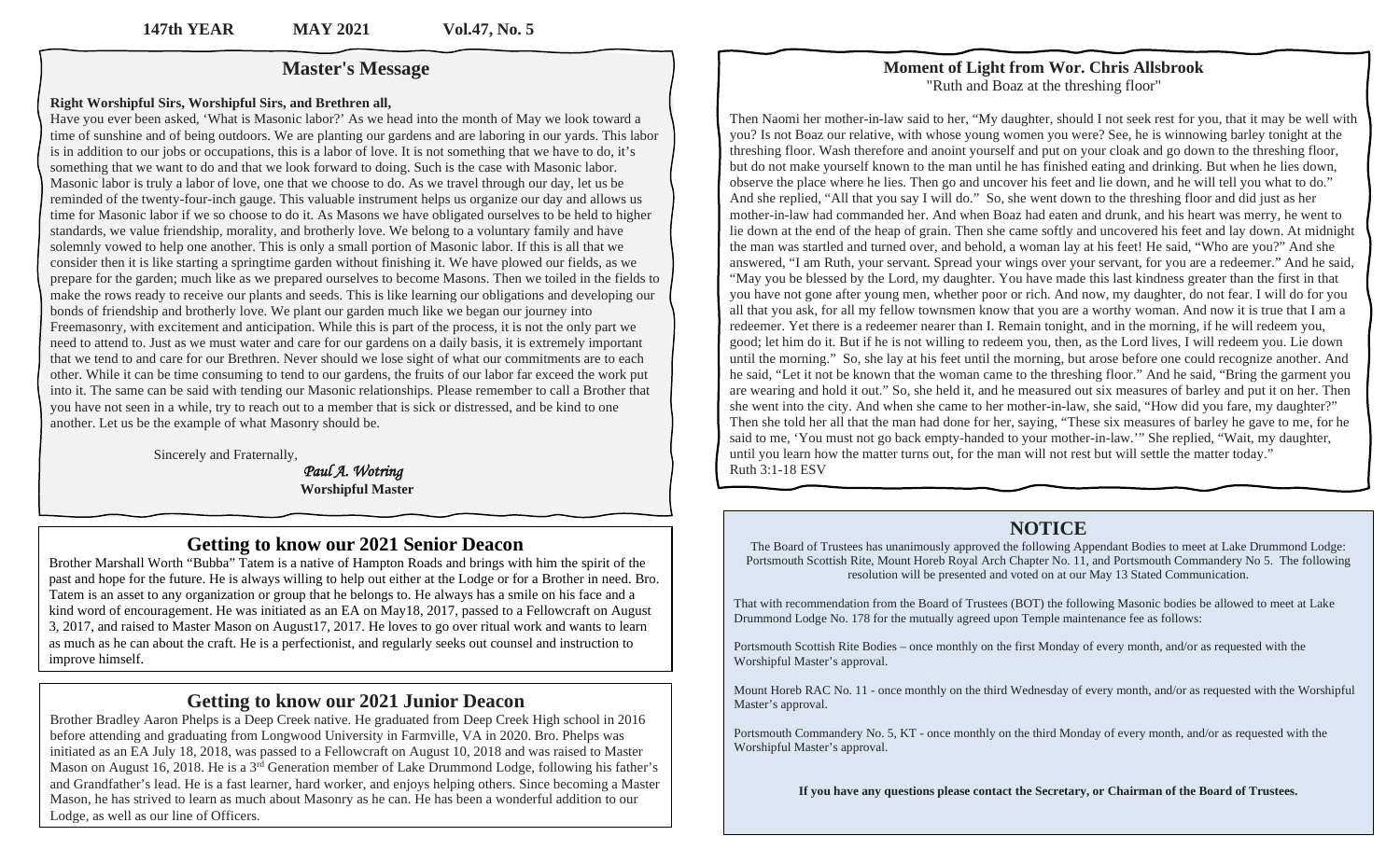### **Masonic Affiliations**

I A A H S L K H O Z F C R A A W S O N O T C S B S Y M R D L D O J H A Y A Q S R U I Q Y I L Y S R A R C R Z T G A A T P X I W N Z K Z I P S K D C T R E S E A R C H N A D L Z O E I O D T H H Y B M Y E S A X L A C N C N O H V S R M V N E O I S E E R G E D R S O E G G X N G A E S B O J I D L N B R H S A A B E Q T O O N N N J O N L L A Y O R Y S A J J K S I N T B S U L E S L C L M T B W V A A T A B T R M D I E M U M R D D S N I E A T I O N A O O Y O R K GOGCRAJNCATWL S R E N R U O J O S Y A L O M E D S T T H O M A S B A T L C K V E V

| ACON             | DEMOLAY         | <b>RITE</b>       |
|------------------|-----------------|-------------------|
| <b>ALLIED</b>    | <b>EASTERN</b>  | ROYAL             |
| ARCH             | <b>GIRLS</b>    | <b>SCOTTISH</b>   |
| <b>BLUE</b>      | <b>JOBS</b>     | <b>SHRINE</b>     |
| <b>CEDARS</b>    | <b>KNIGHT</b>   | <b>SOCIETY</b>    |
| <b>COLLEGE</b>   | LEBANON         | <b>SOJOURNERS</b> |
| COMMANDRY        | <b>MASONS</b>   | <b>STAR</b>       |
| <b>CRYPTIC</b>   | <b>NATIONAL</b> | <b>STTHOMAS</b>   |
| <b>DAUGHTERS</b> | RAINBOW         | TALL              |
| <b>DEGREES</b>   | <b>RESEARCH</b> | YORK              |
|                  |                 |                   |

- **Masonic Trivia** Test your Masonic knowledge **Q1:** The first Masonic library was founded in this state in 1844. **Q2:** This Nebraska Mason was made Commander-in-Chief of the American Expeditionary Forces in WWI. **Q3:** He was a Freemason and U.S. President who established an important doctrine in 1823. **Q4:** He wore a pin depicting the Masonic square and compass when he flew to Paris in 1927. **Q5:** This Freemason coined the term "iron curtain". **Answers: A1:** Iowa **A2:** General John J. Pershing **A3:** James Monroe (The Monroe Doctrine)
- **A4:** Charles Lindbergh
- 1 **A5:** Winston Churchill



"I am Looking forward to having meals again too, but don't get ahead of yourself!"

`

#### **Brethren: Please pay special attention to the mail!**

**If you have not received your Lodge Face Mask and Pledge Card, please notify an officer and we will make sure that you receive one. Together we can make a positive and direct impact on our Lodge today and will help ensure future growth and longevity.** 

**Barbecue Tickets have been sent out. If you have not received them, or if you need more, please notify an officer and we will ensure that you receive them. With fundraising opening back up we need all of the support that we can get.**

**The Grand Master has issued guidance relaxing COVID Restrictions: Lodges able to meet in-person with up to 50 in attendance. It is hopeful that meals will be able to be served soon. CDC safety measures are still in effect, face masks must be worn, physical distancing, and use hand sanitizer, etc. Degree work will be able to continue as well.** 

**The Officers of Lake Drummond are eager to see each of you now that Lodge has been allowed to reopen. Come out if you are able to the May Stated while we enjoy Wor. R. Stephen Best as our Speaker.**



| May 2021<br>4 April 2021<br>June 2021 >                                 |                                                                              |                                                                                                                                                                                                                                                                                                                                                                                                          |                                                                           |                          |     |                                           |
|-------------------------------------------------------------------------|------------------------------------------------------------------------------|----------------------------------------------------------------------------------------------------------------------------------------------------------------------------------------------------------------------------------------------------------------------------------------------------------------------------------------------------------------------------------------------------------|---------------------------------------------------------------------------|--------------------------|-----|-------------------------------------------|
| Sun                                                                     | <b>Mon</b>                                                                   | <b>Tue</b>                                                                                                                                                                                                                                                                                                                                                                                               | Wed                                                                       | <b>Thu</b>               | Fri | Sat                                       |
|                                                                         |                                                                              |                                                                                                                                                                                                                                                                                                                                                                                                          |                                                                           |                          |     |                                           |
| Lodge Ritual School                                                     | MWD In person at BDI<br>Sam with District school to follow                   | South Norfolk 339                                                                                                                                                                                                                                                                                                                                                                                        | 5                                                                         | Berkley 167              |     | 8                                         |
| Mother's Day<br>Lodge Ritual school cancelled<br>and was moved to May 2 | 10<br>OES Victory Chapter No. 16<br>ODC Practice at BDI<br>6:30pm            | 11<br>Dorio 44                                                                                                                                                                                                                                                                                                                                                                                           | 12<br>Lake Drummond Officer Meeting Lake Drummond 178<br>Officer Practice | 13<br>Speaker Wor. Best  | 14  | 15<br>Lodge Rented                        |
| 16                                                                      | 17<br>ODC Day 1 EA-FC at Lake<br>Drummand Check in Spm<br>No District School | 18<br>Indian River 252                                                                                                                                                                                                                                                                                                                                                                                   | 19<br>ODC Day 2 MM 1, 2 at Lake<br>Drummand Check in Spm                  | 20<br>Lake Drummond Zoom | 21  | 22<br>Barbeque Fundraiser<br>$12pm - 5cm$ |
| 23<br>Lake Drummond Ritual School                                       | 24<br>OES Victory Chapter No. 16                                             | 25<br>Credock RAC No. 72                                                                                                                                                                                                                                                                                                                                                                                 | 26<br>Great Bridge 257                                                    | 27                       | 28  | 29                                        |
| 30                                                                      | 31<br>Memorial Dav                                                           | Notes: Mention Mother's Day, Flowers for Widows delivery on 5-7-21 through 5-8-21,<br>Speaker Stephen Best 5-13-21, Barbecue Fundraiser 5-22-21<br>Worshipful Master will out of town from 5-26-2021 through 6-1-2021<br>Memorial Day is a day of remembrance for all of those who gave the ultimate sacrifice for<br>our freedoms. Please keep the families of the fallen in your thoughts and prayers. |                                                                           |                          |     |                                           |

*Brethren, during this time of uncertainty please verify meeting dates and know that things are subject to change.* 

#### **Fundraising**

With the relaxed COVID-19 restrictions, the Lodge will hold our Spring Barbecue Fundraiser on **Saturday, May 22, 2021** from noon until 5:00 PM. Barbecue dinners will be available to-go for \$10.00, anyone willing to help during this event please contact Wor. Kenny Strickland.

Pledge cards have been sent to each member to help raise funds to offset building repairs and maintenance. Donations and/ or pledges of any amount are greatly appreciated. Each member will receive a Lake Drummond Lodge face mask as a gift from the Lodge. Thank you for your generous donations!

### **Sunshine Committee Report**

*Please keep our sick and distressed raised up in your thoughts and prayers. The best thing that you can do for someone is to pray for them. If you know of a Brother, widow, or family member that is sick, injured, or distressed, please inform either the Sunshine Committee, or one of your Lodge officers. We want to ensure we are praying for every need any of our Lodge members may face. In this unprecedented time, we need to readily reach out to one another and share each other's burdens. All reported needs will only be shared based on the privacy and discretion requested by each member.* 

#### **Get Well Cards Thinking of You** Bro. Tatem's Mother Ann Tatem, Hospitalization Bro. Chris Turner, Heart Surgery

Bro. Scott Smith, Eye Surgery Wor. Luke McCoy, Hospitalization Bro. Ron Hepler, Hospitalization Ron Hepler's Wife Terrie Hepler, Return to Nursing Care Wor. William "Bill" Manier, Fall Wor. Kyle Strickland's Wife Amber Strickland, Illness Rt. Wor. Mike Cain, Surgical Recovery Family of Sammy Smith, Surgical Recovery